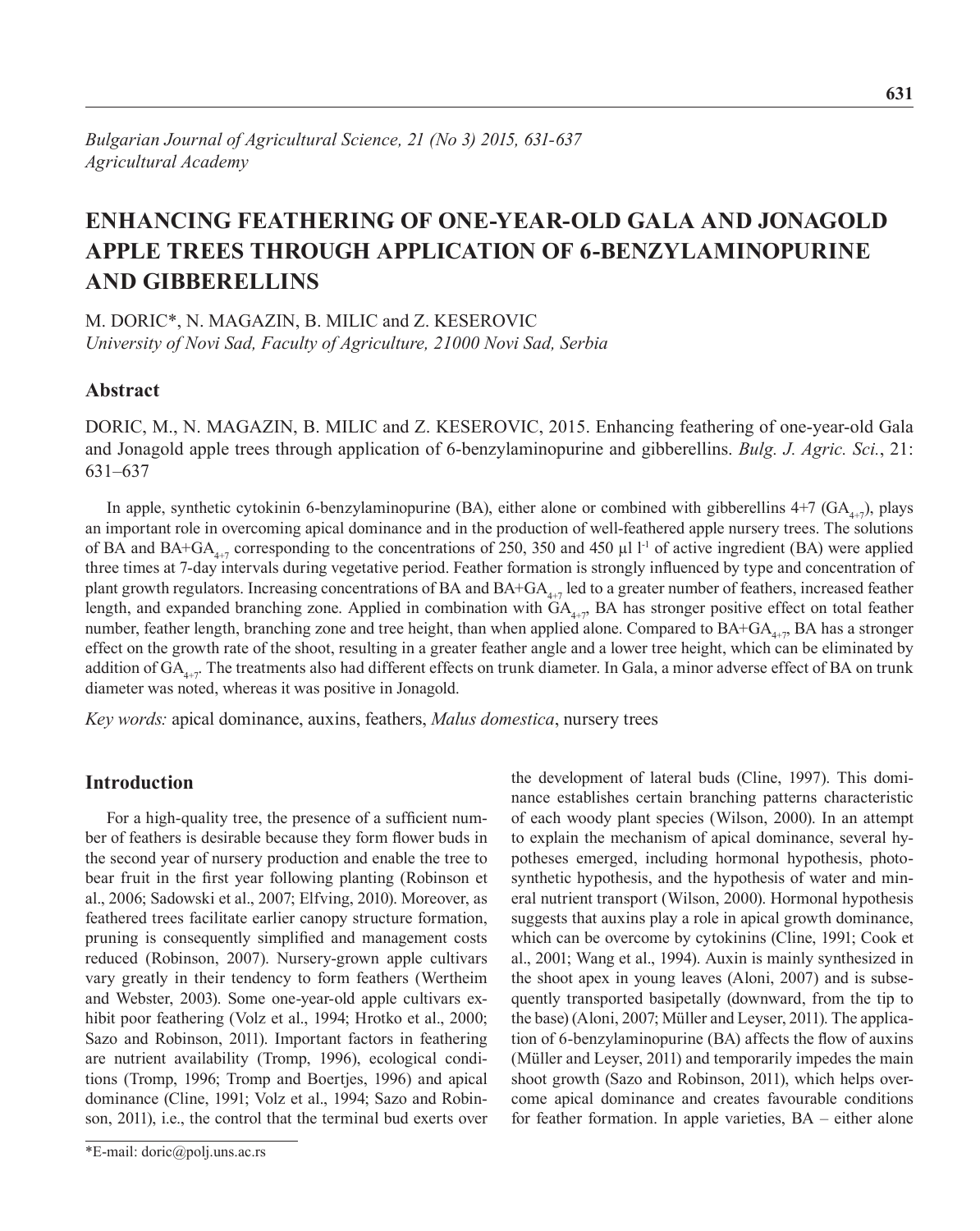or in combination with gibberellins  $4+7$  (GA<sub>4+7</sub>) – plays an important role in overcoming apical dominance and in the production of well-feathered nursery trees (Volz et al., 1994; Wertheim and Estabrooks, 1994; Hrotko et al., 2000; Rossi et al., 2004; Sazo and Robinson, 2011).

Gala and Jonagold, as well as their mutants, are still among the most important apple cultivars in Europe (WAPA, 2012). The objective of this paper is to determine the effects of a range of concentrations  $(250-450 \mu l)^{-1}$  BA) of BA and  $BA+GA_{4+7}$  on feather formation on one-year-old Gala and Jonagold apple trees.

# **Materials and Methods**

The experiment was carried out in 2011 and 2012, in a commercial nursery situated in Kanjiža, Serbia (46º03'N, 20º01'E, 77 m a.s.l.), using one-year-old Gala and Jonagold apple trees on M9 T337 rootstocks.

The experimental procedure followed a randomized block design with four replications, each represented by five plants (corresponding to 20 plants per treatment). The rootstocks were planted in March, at a 1.1×0.1 m distance. In August, during the first vegetative period, the plants were grafted by chip budding at 20 cm above ground. At the time of the second vegetative phase, during the growth of the main shoot, all feathers that emerged below 62-64 cm height were removed with a sharp knife. During the second vegetative period, the apical section of the main shoot was sprayed (15 cm in length in the first spraying and 10-15 cm in the second and third sprayings) using a hand sprayer until run-off. Three spray treatments were performed at 7-day intervals. The first treatment was applied in mid-June, when the growth of the main shoot reached 78-80 cm. Irrigation utilizing a sprinkler system was carried out as required.

The treatments used consisted of Gerba 4 LG, containing 4% BA, and Progerbalin LG, containing 1.8% BA and 1.8%  $GA_{4+7}$  ("L-Gobbi", Italy), each with varying concentrations of active ingredient BA (250, 350 and 450  $\mu$ l l<sup>-1</sup>). A surfactant, Trend® 90 ("Du-Pont", USA), was added to each treatment at the rate of 500  $\mu$ l l<sup>-1</sup>.

At the end of the vegetative period, the following parameters were measured: number of feathers, feather length, feather angle (for feathers longer than 10 cm), tree height and trunk diameter (10 cm above the graft union), height of the lowest and highest feather, and branching zone (based on the distance between the highest and lowest feather).

Using Statistica 12 (StatSoft Inc., Tulsa, USA), the data were statistically processed by analysis of variance (ANOVA) and mean values were compared by applying Duncan's multiple range test ( $P < 0.05$ ).

# **Results and Discussions**

### *Total number of feathers*

In both experimental years, the controls of both cultivars had very few feathers—with Gala having 3.7-4.3 and Jonagold 0.6-2.8 (Figures 1 and 2). Nursery trees with such



Fig. 1. Effects of BA and BA+GA<sub>4+7</sub> on the total number **of feathers in one-year-old Gala trees**

*1 Number indicates the amount of active ingredient (BA) in the spraying solution (expressed in µl l-1) 2 Means followed by different letters are significantly different at*  $P \le 0.05$ *, as established by the Duncan's Multiple Range Test*



**Fig. 2. Effects of BA and BA+GA4+7 on the total number of feathers in one-year-old Jonagold trees**

*1 Number indicates the amount of active ingredient (BA) in the spraying solution (expressed in µl l-1) <sup>2</sup>Means followed by different letters are significantly different at P*  $\leq$  0.05, as established by the Duncan's *Multiple Range Test*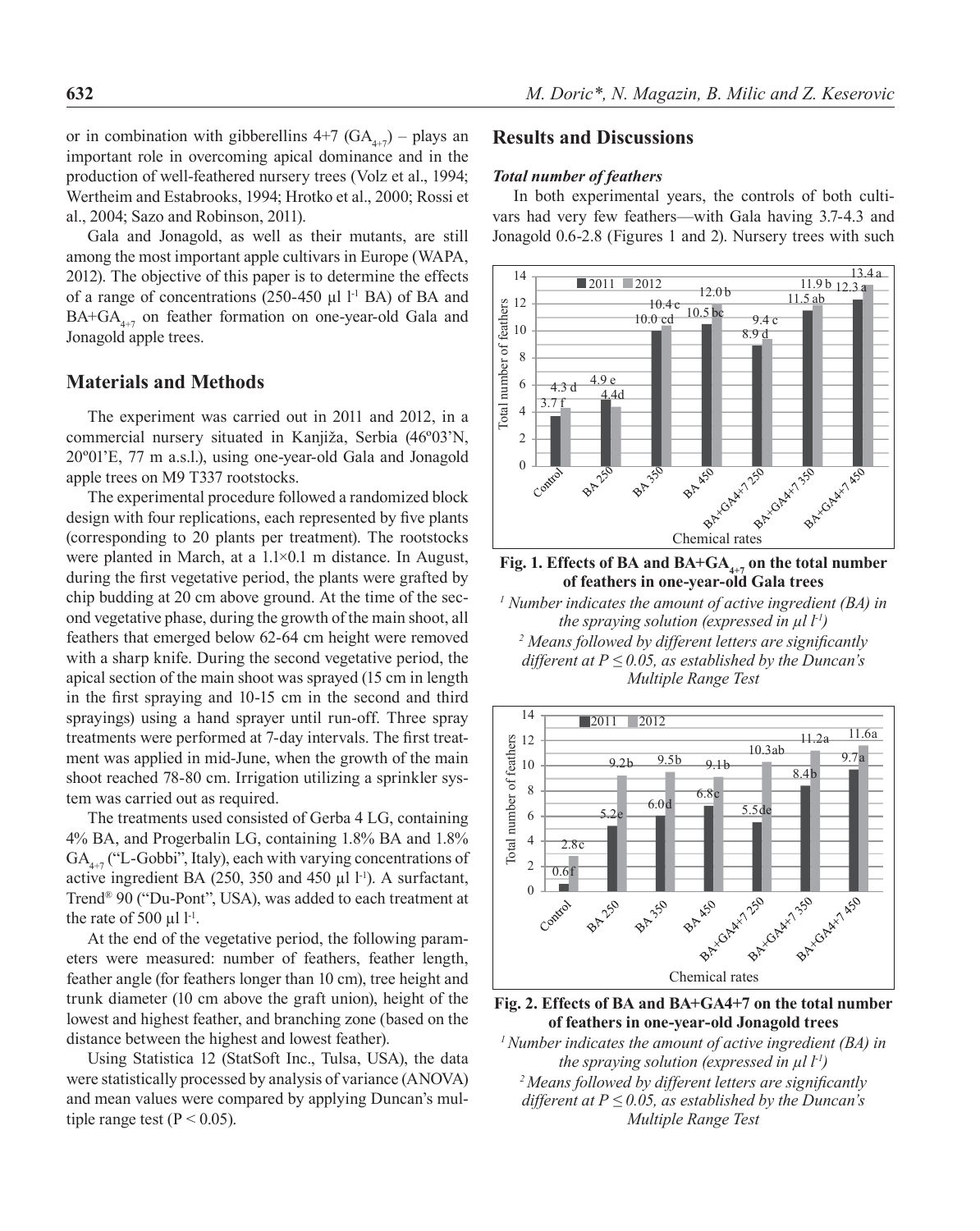a small number of feathers are not suitable for intensive orchard planting, as cropping is significantly delayed (Robinson et al., 2006; Elfving, 2010). The treatments with BA and  $BA+GA_{4+7}$  significantly affected the formation of feathers. Increasing the BA concentrations  $(250-450 \text{ µl } 1^{-1})$  resulted in significant increase in the total number of feathers in all samples except Jonagold in 2012. Findings of previous studies of one-year-old apple trees indicate that increasing BA concentrations from 200 to 400  $\mu$ l l<sup>-1</sup> (Hrotko et al., 2000) and BA+GA<sub>4+7</sub> from 250 to 750 µl l<sup>-1</sup> BA (Rossi et al., 2004; Jacyna and Barnard, 2008) led to the emergence of a greater number of feathers.

All treatments in which  $BA+GA_{4+7}$  was applied resulted in a significantly higher number of feathers compared to application of only BA. Other authors claim that BA is responsible for overcoming apical dominance (Cook et al., 2001; Müller and Leyser, 2011) and enhancing feathering in apple nursery trees (Wertheim and Estabrooks, 1994; Hrotko et al., 2000; Sazo and Robinson, 2011), while the main role of GA is to elongate feathers (Volz et al., 1994; Hrotko et al., 2000). However, in pears, when applied on its own,  $GA_{4+7}$  are capable of enhancing feathering (Palmer et al., 2011). Our results show that, when  $GA_{4+7}$  are applied in combination with BA, it has a positive effect on total feather number in Gala and Jonagold apple nursery trees.

In all treatments of both cultivars, except Gala in treatment BA 250, a higher number of feathers were obtained in 2012 than in 2011, possibly due to more favourable environmental conditions in 2012. Soil temperature, air humidity and air temperature are important factors affecting feather formation and growth on an apple tree (Tromp, 1996; Tromp and Boertjes, 1996). Soil is another important factor affecting the variable plant quality. As Palmer et al. (2011) noted, in order to avoid apple tree diseases, nurserymen often rent new land; hence, soil quality may have an effect on tree growth characteristics as well. The differences noted in the two years of the research were particularly pronounced in Jonagold.

### *Feather length*

Feather length is also important in determining the tree quality. According to Sadowski et al. (2007), feather length and orchard tree productivity are linked. Apple cultivars differ in their ability to form feathers in the nursery (Wertheim and Webster, 2003; Cvetković, 2010), whereby Gala and Jonagold tend to form longer feathers (Kviklys, 2006; Cvetković, 2010; Atay and Koyuncu, 2013). In Gala cultivar, length of most feathers on the control trees exceeded 30 cm (Table 1). In 2011, most feathers developed on the Jonagold control trees were 10-30 cm long, exceeding 30 cm in 2012 (Table 2). Apart from a different feathering potential, in the absence

**Table 1** 

Effects of BA and BA+GA<sub>4+7</sub> application on feather number (< 10 cm, 10–30 cm, > 30 cm) and feather length in one**year-old Gala trees**

| Treatment                      | Total number of<br>feathers $\leq 10$ cm | Total number of<br>feathers $10-30$ cm | Total number of<br>feathers $>30$ cm | Total feather<br>length, cm | Mean feather<br>length, cm |
|--------------------------------|------------------------------------------|----------------------------------------|--------------------------------------|-----------------------------|----------------------------|
| 2011                           |                                          |                                        |                                      |                             |                            |
| $BA+GA_{4+7}$ 450 <sup>1</sup> | 0.5                                      | 6.4ab <sup>2</sup>                     | 5.4a                                 | 369.9a                      | 29.1 <sub>b</sub>          |
| $BA+GA_{4+7}$ 350              | 0.0                                      | 7.4a                                   | 4.1ab                                | 328.2b                      | 28.7 <sub>b</sub>          |
| $BA+GA_{4+7}$ 250              | 0.5                                      | 4.7 <sub>bc</sub>                      | 3.7ab                                | 230.2c                      | 27.6 <sub>b</sub>          |
| <b>BA 450</b>                  | 0.0                                      | 6.2ab                                  | 4.3ab                                | 296.6b                      | 28.4b                      |
| <b>BA 350</b>                  | 0.6                                      | 6.8ab                                  | 2.6 <sub>bc</sub>                    | 210.2c                      | 21.1c                      |
| <b>BA 250</b>                  | 0.3                                      | 3.2c                                   | 1.4c                                 | 126.1 <sub>d</sub>          | 26.2bc                     |
| Control                        | 0.0                                      | 0.6d                                   | 3.1bc                                | 127.4d                      | 34.7a                      |
| 2012                           |                                          |                                        |                                      |                             |                            |
| $BA+GA_{4+7}$ 450              | 0.0                                      | 7.1a                                   | 6.3a                                 | 413.5a                      | 29.8c                      |
| $BA+GA$ <sub>4+7</sub> 350     | 0.2                                      | 7.1a                                   | 4.6 <sub>bc</sub>                    | 351.8b                      | 29.6c                      |
| $BA+GA$ <sub>4+7</sub> 250     | 0.4                                      | 4.7 <sub>b</sub>                       | 4.3bc                                | 263.2c                      | 29.6c                      |
| <b>BA 450</b>                  | 0.0                                      | 6.7a                                   | 5.3ab                                | 359.8b                      | 30.1c                      |
| <b>BA 350</b>                  | 0.5                                      | 6.9a                                   | 3.0c                                 | 237.5c                      | 22.9d                      |
| <b>BA 250</b>                  | 0.2                                      | 1.3c                                   | 2.9c                                 | 154.2d                      | 35.5 <sub>b</sub>          |
| Control                        | 0.0                                      | 1.0c                                   | 3.3c                                 | 174.6d                      | 41.2a                      |

*1 Number indicates the amount of active ingredient (BA) in the spraying solution (expressed in µl l-1)*

*2 Means followed by different letters are significantly different at P ≤ 0.05, as established by the Duncan's Multiple Range Test*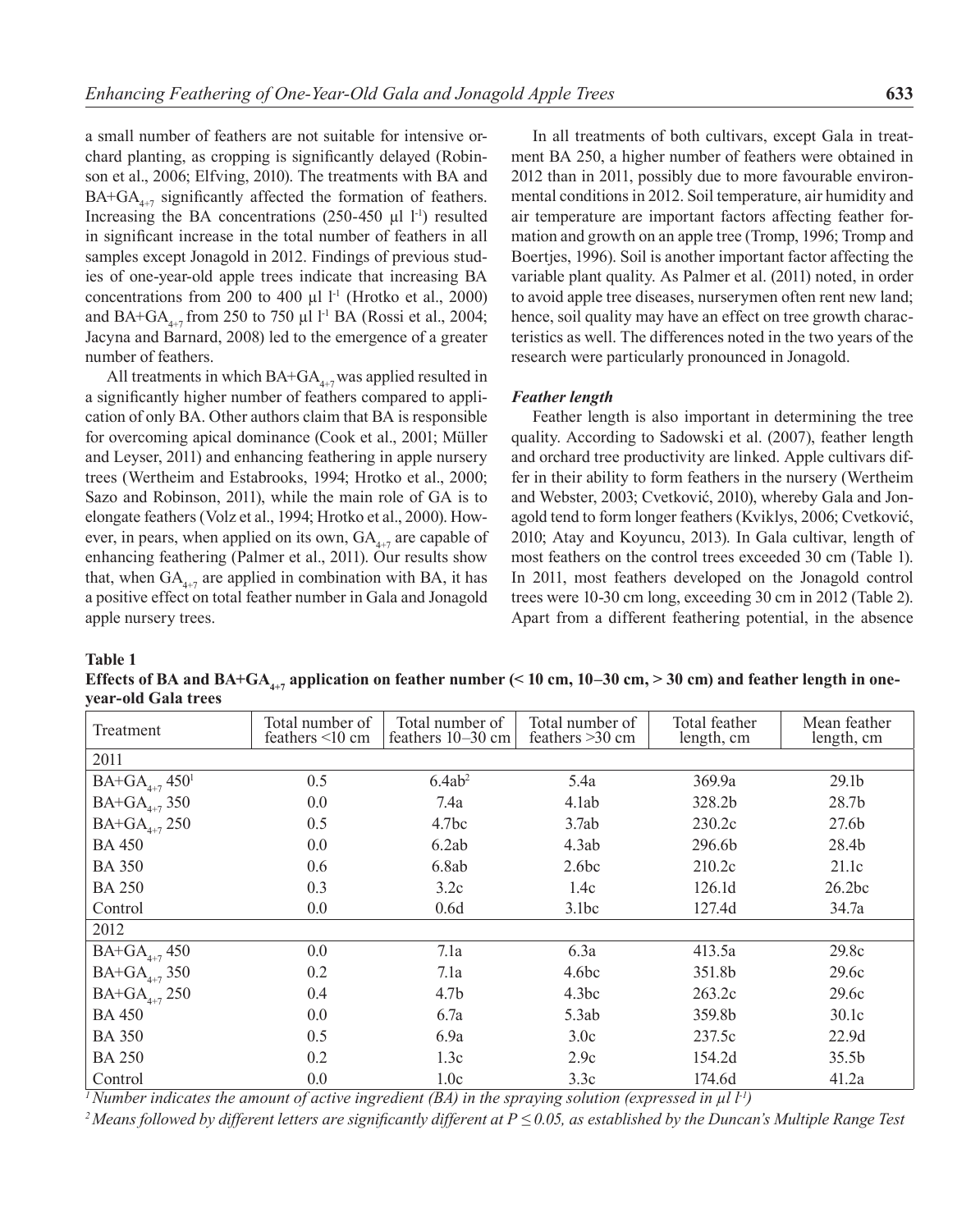**Table 2** 

|                         | Effects of BA and BA+GA <sub>4+7</sub> application on feather number (< 10 cm, 10–30 cm, > 30 cm) and feather length in one- |  |  |
|-------------------------|------------------------------------------------------------------------------------------------------------------------------|--|--|
| year-old Jonagold trees |                                                                                                                              |  |  |

| Treatment                                  | Total number of<br>feathers $\leq 10$ cm | Total number of<br>feathers 10–30 cm | Total number of<br>feathers $>30$ cm | Total feather<br>length, cm | Mean feather<br>length, cm |
|--------------------------------------------|------------------------------------------|--------------------------------------|--------------------------------------|-----------------------------|----------------------------|
| 2011                                       |                                          |                                      |                                      |                             |                            |
| $BA+GA_{4+7}$ 450 <sup>1</sup>             | 2.6a <sup>2</sup>                        | 4.2a                                 | 2.9a                                 | 245.7a                      | 25.3c                      |
| $BA+GA$ <sub>4+7</sub> 350                 | 2.3a                                     | 4.0a                                 | 2.1 <sub>b</sub>                     | 173.2c                      | 20.7 <sub>d</sub>          |
| $BA+GA_{4+7}$ 250                          | 1.4 <sub>b</sub>                         | 3.0 <sub>b</sub>                     | 1.1c                                 | 105.9d                      | 19.4d                      |
| <b>BA 450</b>                              | 1.5 <sub>b</sub>                         | 2.3bc                                | 2.9a                                 | 201.6b                      | 29.4bc                     |
| <b>BA 350</b>                              | 1.4 <sub>b</sub>                         | 2.2bc                                | 2.4ab                                | 151.3c                      | 25.8c                      |
| <b>BA 250</b>                              | 0.6c                                     | 1.7c                                 | 2.9a                                 | 168.9c                      | 32.8b                      |
| Control                                    | 0.0c                                     | 0.3d                                 | 1.7 <sub>bc</sub>                    | 84.7d                       | 44.8a                      |
| 2012                                       |                                          |                                      |                                      |                             |                            |
| $BA+GA_{4+7}450$                           | 1.0a                                     | 6.8 <sub>b</sub>                     | 3.8a                                 | 313.7a                      | 27.0a                      |
| $BA+GA$ <sub>4+7</sub> 350                 | 1.2a                                     | 7.4ab                                | 2.6 <sub>b</sub>                     | 280.6a                      | 24.9ab                     |
| $BA+GA$ <sub>4+7</sub> 250                 | 0.6ab                                    | 9.0a                                 | 0.7c                                 | 201.7b                      | 19.6d                      |
| <b>BA 450</b>                              | 0.1 <sub>b</sub>                         | 7.4ab                                | 1.6 <sub>bc</sub>                    | 214.0b                      | 23.7abc                    |
| <b>BA 350</b>                              | 1.1a                                     | 6.8 <sub>b</sub>                     | 1.6 <sub>bc</sub>                    | 210.0b                      | $22.2$ bcd                 |
| <b>BA 250</b>                              | 1.3a                                     | 6.8 <sub>b</sub>                     | 1.1c                                 | 180.9b                      | 20.3cd                     |
| Control<br>$1 + r$ $1$ $1$<br>$\mathbf{r}$ | 0.1 <sub>b</sub><br>$\sim$               | 1.6c<br>$\mathbf{I}$<br>(1) 1 1 1 1  | 1.3c                                 | 95.2c<br>111                | 27.1a                      |

<sup>1</sup> Number indicates the amount of active ingredient (BA) in the spraying solution (expressed in  $\mu$ l l<sup>-1</sup>)

*2 Means followed by different letters are significantly different at P ≤ 0.05, as established by the Duncan's Multiple Range Test*

of exogenous hormones, apple cultivars may respond differently to the application of branching agents (Jacyna and Barnard, 2008). In Gala cultivar, BA and  $BA+GA_{4+7}$  treatments did not affect the formation of feathers shorter than 10 cm, while in Jonagold, the number of such feathers increased. In both cultivars, the application of BA and  $BA+GA_{4+7}$  significantly increased the number of feathers longer than 10 cm. In addition, in both cultivars, across all treatments, the branches of 10-30 cm length were predominant.

The results indicate positive correlation between the total number and total length of branches. In both cultivars, total feather length increased with increasing BA and  $BA+GA_{4,7}$ concentrations. Moreover, irrespective of concentration, application of  $BA+GA_{4+7}$  was more effective than BA alone. The effect of  $GA_{4+7}$  on feather length was thus positive. In Jonagold cultivar, mean feather length increased with increasing BA and  $BA+GA_{4+7}$  concentrations. The only exception is BA 250 treatment in 2011, which resulted in greater mean feather length than BA 350 in both years, and BA 450 in 2012. In Gala, while increasing concentrations of  $BA+GA_{4+7}$  resulted in the increased mean feather length, the differences were not statistically significant. BA treatments did not always show this tendency. Due to low BA concentrations in BA 250 treatments, both cultivars had significantly fewer feathers compared to those treated with BA and  $BA+GA_{4+7}$ . In 2011, when subjected to BA 250 treatment, the trees formed longer feathers because the nutrients were used for the growth of a smaller number of shoots. As the main shoot and feathers are in competition for water and nutrients (Cline, 1991), an increase in the number of feathers enables variation in mean feather length (Dorić et al., 2013). These results are in accordance with earlier research findings, which confirmed that GA affects shoot elongation on apple trees (Volz et al., 1994; Bulley et al., 2005).

### *Branching zone*

Under all BA and BA+GA $_{4+7}$  treatments, except BA 250 and BA+GA $_{4+7}$  250 applied on Jonagold in 2011, feathering occurred at a satisfactory height of 65-67 cm (Tables 3 and 4). In Jonagold, the height of the first feather indicates that the lower BA concentration (250  $\mu$ l l<sup>-1</sup>) was not sufficient for feathers to form at a desired height. It is very important that the first spraying is performed at the right time and with appropriate concentrations of BA or BA+GA $_{4+7}$ , so that the first feather forms at the right height, as this is indicative of the success of the first spraying treatment (Dorić et al., 2013). In apple,  $BA+GA$ <sub>4+7</sub> should be applied when the tip of the shoot is 4-20 cm from the desired height of the first feather (Elfving and Visser, 2006). If trees are not sprayed with appropriate concentrations of BA or  $BA+GA_{4+7}$ , it is possible, as was the case with Jonagold that the first feather will not emerge at the right height.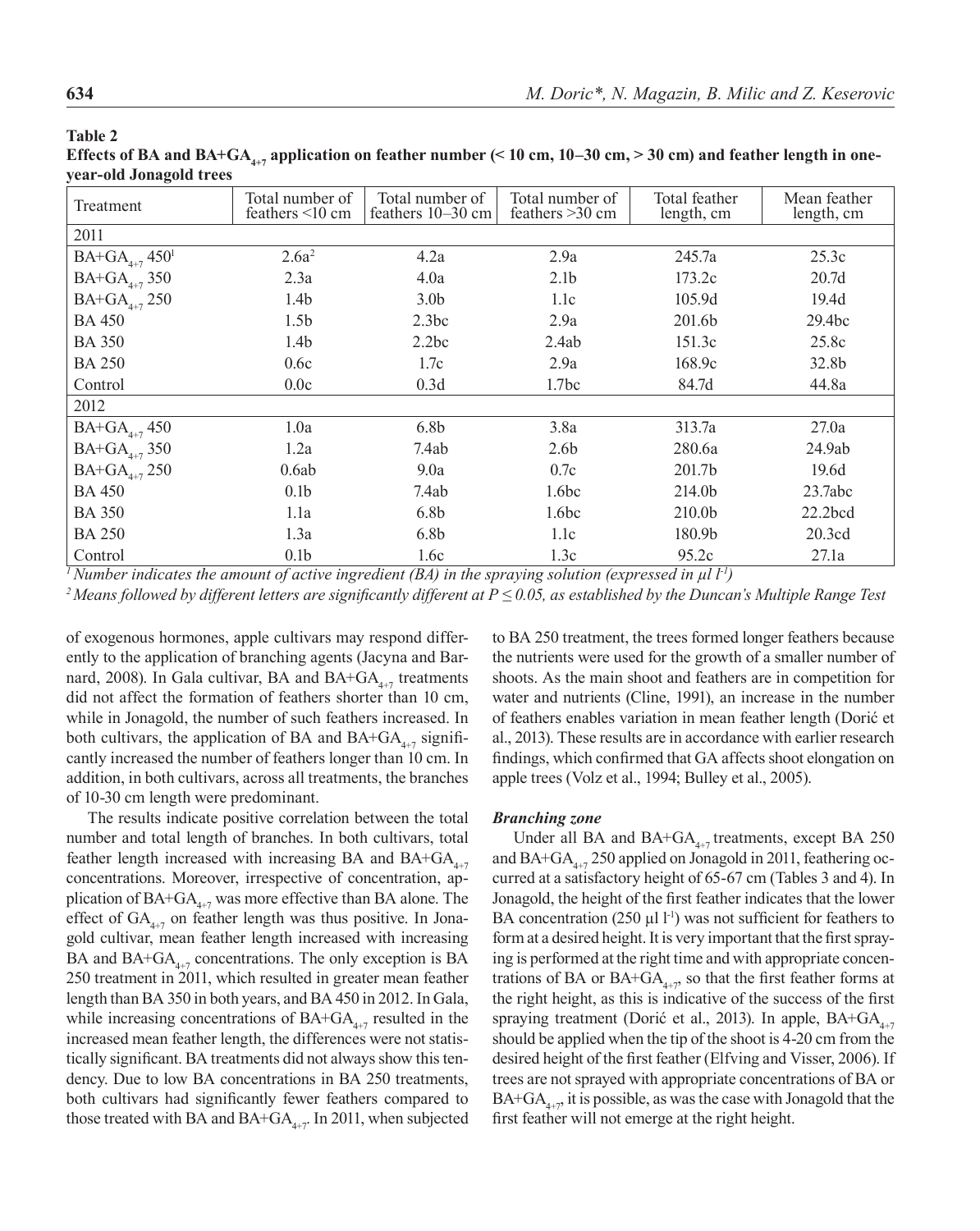### **Table 3**

# Effects of BA and BA+GA<sub>4+7</sub> application on the height of the lowest and highest feather, branching zone, feather **angle, tree height and trunk diameter in one-year-old Gala trees**

| Treatment                      | Lowest feather<br>height, cm | height, cm          | Highest feather Branching zone, Feather angle, $\degree$ Tree height, cm<br>cm |        |                         | Trunk diameter,<br>mm |
|--------------------------------|------------------------------|---------------------|--------------------------------------------------------------------------------|--------|-------------------------|-----------------------|
| 2011                           |                              |                     |                                                                                |        |                         |                       |
| $BA+GA_{4+7}$ 450 <sup>1</sup> | 65.1 <sup>2</sup>            | 112.1a              | 46.9a                                                                          | 52.5cd | 166.5bc                 | 13.6a                 |
| $BA+GA$ <sub>4+7</sub> 350     | 65.0b                        | 105.9 <sub>b</sub>  | 40.9 <sub>b</sub>                                                              | 52.2d  | 166.3bc                 | 13.7a                 |
| $BA+GA$ <sub>4+7</sub> 250     | 65.0b                        | 102.4 <sub>bc</sub> | 37.4bc                                                                         | 55.6bc | 166.5 <sub>bc</sub>     | 13.7a                 |
| <b>BA 450</b>                  | 65.1b                        | 100.7 <sub>bc</sub> | 35.6bcd                                                                        | 57.6ab | 164.6cd                 | 13.5a                 |
| <b>BA 350</b>                  | 66.9a                        | 101.0 <sub>bc</sub> | 34.1cd                                                                         | 58.2ab | 161.1d                  | 12.0 <sub>b</sub>     |
| <b>BA 250</b>                  | 66.5ab                       | 79.7d               | 13.2e                                                                          | 57.4ab | 170.6 <sub>b</sub>      | 12.1 <sub>b</sub>     |
| Control                        | 66.2ab                       | 96.5c               | 30.3d                                                                          | 60.6a  | 175.5a                  | 13.6a                 |
| 2012                           |                              |                     |                                                                                |        |                         |                       |
| $BA+GA_{4+7}$ 450              | 65.3b                        | 113.5a              | 48.2a                                                                          | 51.9c  | 169.6b                  | 13.0ab                |
| $BA+GA_{4+7}$ 350              | 65.0b                        | 105.5 <sub>b</sub>  | 40.5 <sub>b</sub>                                                              | 51.7c  | 168.0 <sub>bc</sub>     | 13.2ab                |
| $BA+GA_{4+7}$ 250              | 65.2b                        | 103.0bc             | 37.8b                                                                          | 54.6bc | 164.8bc                 | 13.0ab                |
| <b>BA 450</b>                  | 65.1b                        | 104.9 <sub>b</sub>  | 39.8 <sub>b</sub>                                                              | 60.6a  | 168.7bc                 | 13.3ab                |
| <b>BA 350</b>                  | 66.2ab                       | 102.8bc             | 36.6bc                                                                         | 57.7ab | 162.3c                  | 12.4 <sub>b</sub>     |
| <b>BA 250</b>                  | 66.5ab                       | 86.9d               | 20.4d                                                                          | 57.2ab | 171.1ab                 | 12.6 <sub>b</sub>     |
| Control                        | 66.9a                        | 96.5c               | 29.6c                                                                          | 59.4a  | 176.2a<br>$+ +$ $+$ $+$ | 13.8a                 |

<sup>*1</sup> Number indicates the amount of active ingredient (BA) in the spraying solution (expressed in*  $\mu$ *l l<sup>-1</sup>)</sup>* 

*<sup>2</sup>Means followed by different letters are significantly different at P ≤ 0.05, as established by the Duncan's Multiple Range Test*

# **Table 4**  Effects of BA and BA+GA<sub>4+7</sub> application on the height of the lowest and highest feather, branching zone, feather **angle, tree height and trunk diameter in one-year-old Jonagold trees**

| Treatment                      | Lowest feather<br>height, cm | height, cm        | cm                | Highest feather Branching zone, Feather angle, $\circ$ | Tree height,<br>cm | Trunk diameter,<br>mm |
|--------------------------------|------------------------------|-------------------|-------------------|--------------------------------------------------------|--------------------|-----------------------|
| 2011                           |                              |                   |                   |                                                        |                    |                       |
| $BA+GA_{4+7}$ 450 <sup>1</sup> | 65.4 <sup>2</sup>            | 100.6a            | 35.2a             | 59.2bc                                                 | 154.9ab            | 12.2ab                |
| $BA+GA_{4+7}$ 350              | 65.5b                        | 94.8b             | 29.3 <sub>b</sub> | 58.8c                                                  | 155.9a             | 11.7 <sub>bc</sub>    |
| $BA + GA_{4+7} 250$            | 72.0a                        | 91.9b             | 19.8c             | 54.1d                                                  | 156.3a             | 11.3c                 |
| <b>BA 450</b>                  | 65.9b                        | 92.9b             | 27.0 <sub>b</sub> | 64.3a                                                  | 152.5bc            | 12.8a                 |
| <b>BA 350</b>                  | 66.0b                        | 83.5c             | 17.5c             | 62.4abc                                                | 151.6c             | 11.9 <sub>b</sub>     |
| <b>BA 250</b>                  | 70.8a                        | 90.4 <sub>b</sub> | 19.6c             | 63.2ab                                                 | 151.8bc            | 12.0 <sub>b</sub>     |
| Control                        | 68.3ab                       | 74.4d             | 5.1 <sub>d</sub>  | 63.5a                                                  | 154.3abc           | 11.3c                 |
| 2012                           |                              |                   |                   |                                                        |                    |                       |
| $BA+GA$ <sub>4+7</sub> 450     | 65.4b                        | 104.7a            | 39.3a             | 52.3b                                                  | 153.1a             | 12.7a                 |
| $BA+GA$ <sub>4+7</sub> 350     | 66.9b                        | 105.1a            | 38.2a             | 49.2bc                                                 | 154.8a             | 12.3ab                |
| $BA+GA$ <sub>4+7</sub> 250     | 68.3ab                       | 105.9a            | 37.6a             | 45.8c                                                  | 155.2a             | 11.0cd                |
| <b>BA 450</b>                  | 65.7b                        | 93.9b             | 28.1b             | 57.2a                                                  | 129.8c             | 11.0cd                |
| <b>BA 350</b>                  | 66.6b                        | 94.0b             | 27.4 <sub>b</sub> | 52.0b                                                  | 130.8c             | 11.6 <sub>bc</sub>    |
| <b>BA 250</b>                  | 66.7b                        | 93.7b             | 27.0 <sub>b</sub> | 52.1b                                                  | 134.6bc            | 10.2d                 |
| Control                        | 71.0a                        | 84.7c             | 13.7c             | 48.2bc                                                 | 138.3b             | 10.6d                 |

<sup>*1</sup> Number indicates the amount of active ingredient (BA) in the spraying solution (expressed in*  $\mu$ *l l<sup>-1</sup>)</sup>* 

*2 Means followed by different letters are significantly different at P ≤ 0.05, as established by the Duncan's Multiple Range Test*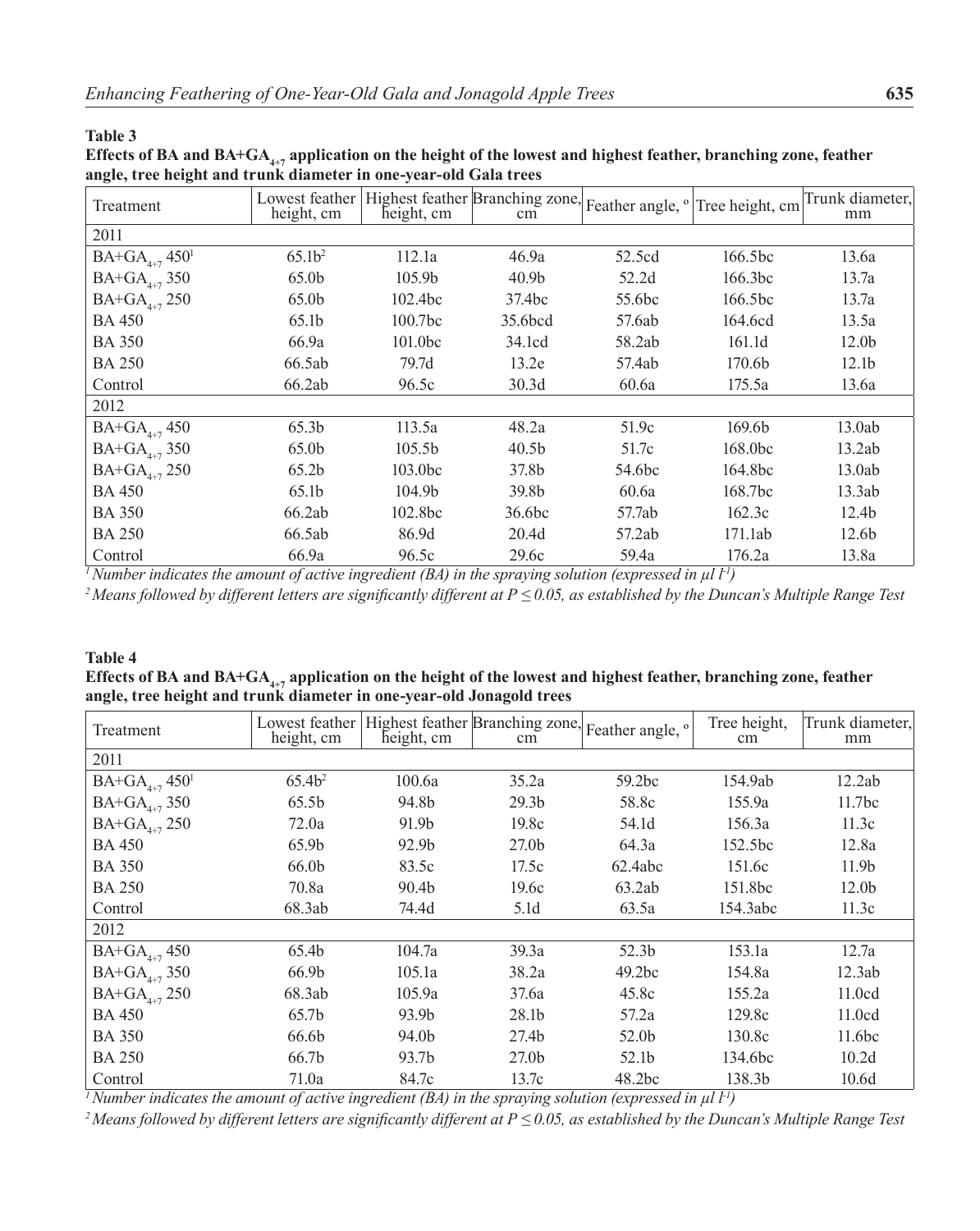In both experimental years, increasing BA and  $BA+GA_{4+7}$ concentrations resulted in the expansion of the branching zone. Irrespective of BA concentration, branching zone values were significantly higher when  $BA+GA_{4+7}$  - rather than BA alone - was applied. It has been shown that GAs has significant effect on the elongation of the shoots in various woody species. Studies of apple trees have also established a significant effect of GA on the number and length of shoot internodes (Bulley et al., 2005). In line with these findings, our results indicate that application of  $GA_{4+7}$  significantly affects the elongation of the main shoot.

### *Feather angle and tree height*

Feathers initially emerge at a very sharp angle, which increases with further growth. This is preferable to wide angle branching, as the resulting feathers bloom early and are more easily trained after planting (Warner, 1991). By affecting apical dominance, BA and  $BA+GA_{4+7}$  also impact feather angle and tree height (Wertheim, 1978; Elfving and Visser, 2005). In this research, significant differences between control and treatment samples of both cultivars were found (Table 3 and 4). Thus, we can conclude that, in both cultivars, BA treatments achieved a wider feather angle than BA+GA $_{4+7}$ .

In the case of Gala cultivar, BA and  $BA+GA_{4+7}$  exhibited a minor negative effect on the main shoot growth (Table 3). The negative effect of BA on Jonagold cultivar was not significant in 2011, whereas it was much more pronounced in 2012 (Table 4). Extant studies have shown that Idared (Hrotko et al., 2000) and Fuji one-year-old apple nursery tree height (Sazo and Robinson, 2011) could be negatively affected by BA application. When applied alone, cytokinins reduce tree height, while gibberellin sprays consistently increase tree height in pears (Palmer et al., 2011). In the present study, similar results were obtained for Jonagold. In 2011,  $BA+GA_{4+7}$ application produced results that did not differ significantly from the control. In the following year, the trees treated with  $BA+GA_{4+7}$  were significantly taller than both controls and BA-treated trees. Thus, it can be concluded that  $GA_{4+7}$  can eliminate the negative effect of BA on the growth of the main shoot.

### *Trunk diameter*

In Gala cultivar, trunk diameter values measured following application of BA and  $BA+GA_{4+7}$  were lower compared to control. In Jonagold, trunk diameter increased with increasing BA and BA+GA $_{4+7}$  concentrations. Wertheim and Estabrooks (1994) reported a small positive linear correlation between BA concentration and trunk diameter in Red Boskoop apple trees. In contrast, following their study of one-year-old Catarina apples, Rossi et al. (2004) found that increasing concentrations of BA+GA<sub>4+7</sub> from 250 to 750 µl l<sup>-1</sup> BA resulted in the decrease in trunk diameter; however, the differences were not statistically significant. Studies of some other fruit species, such as plum (Magyar and Hrotko, 2002), and cherry (Magyar and Hrotko, 2005) also confirmed that BA can result in the decrease in trunk diameter to a certain degree, if higher concentrations of BA are applied. In pear, application of BA as a means of enhancing the formation of feathers did not affect the trunk diameter (Palmer et al., 2011). However, based on present and previous results, the mechanism by which BA and  $BA+GA_{4+7}$  affect tree diameter cannot be precisely determined. The four major hormonal signals that induce and control wood formation in trees are auxin, cytokinin, gibberellin and ethylene. The movement of IAA via the cambium regulates cambial activity (Aloni, 2007). Since BA affects the synthesis of auxins in shoot tip, it is possible that it also affects cambial activity, i.e., the thickening of the tree, both of which need further research.

### **Conclusions**

BA and BA+ $GA_{4+7}$  treatments significantly affected feather formation in Gala and Jonagold one-year-old nursery trees. Increasing BA and BA+GA<sub>4+7</sub> concentrations from 250 to 450  $\mu$ l l<sup>-1</sup> leads to an increase in the total number of feathers. In both cultivars, the application of BA and  $BA+GA_{4+7}$  results in an increase in the number of feathers exceeding 10 cm in lenght, while in Jonagold, increase was also noted in feathers shorter than 10 cm.

Total feather length increased with increased BA and BA+GA<sub>4+7</sub> concentrations. As GA<sub>4+7</sub> has a significant positive effect on feather length,  $BA+GA_{4+7}$  treatments are more effective than BA treatments.

The branching zone increased with increased BA and  $BA+GA_{4+7}$  concentrations. Low concentrations of BA and BA+  $GA_{4+7}$  failed to induce the formation of feathers at the right height.

In addition to apical dominance, application of BA and  $BA+GA_{4+7}$  also affects tree height and feather angle. Compared to  $BA+GA_{4+7}$ , when applied alone, BA facilitates the formation of a wider feather angle. BA has a stronger effect on the growth rate of the main shoot, which can negatively affect tree height. As these negative effects of BA can be eliminted by  $GA_{4+7}$ , application of BA+GA<sub>4+7</sub> can positively affect tree height, which was the case with Jonagold in 2012.

BA can reduce the trunk diameter, as evidenced by our results pertaining to Gala. In this cultivar, a minor adverse effect of BA on trunk diameter was detected, whereas it was mildly positive in Jonagold. Effects of BA and  $BA+GA_{4+7}$  on trunk diameter need to be further researched.